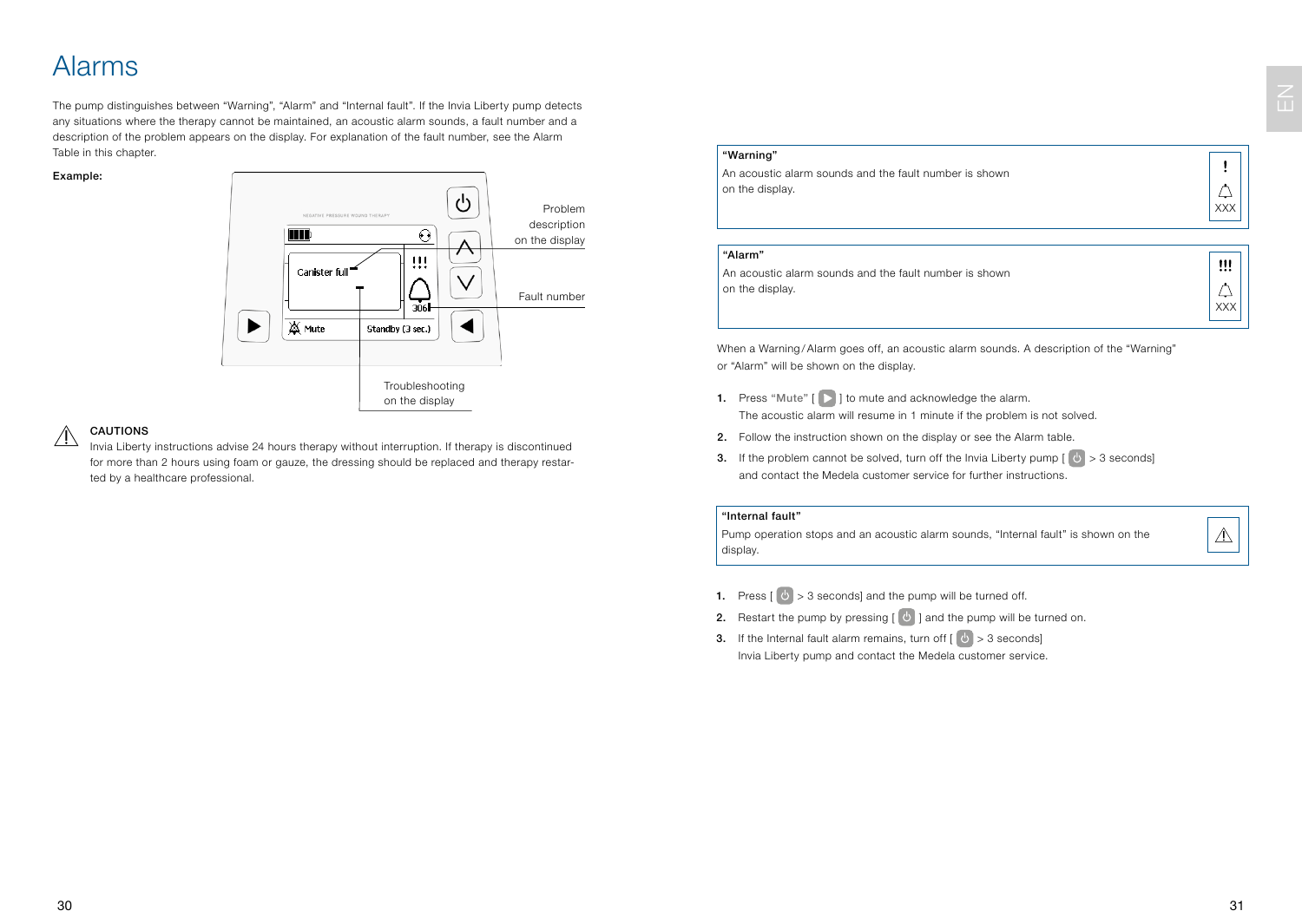# Alarm table

|         | Fault number | Problem description<br>on the display                                                                                      | Troubleshooting<br>on the display                                                                                                                                         | Pressure                | Remarks/potential cause of fault                                                                                                                                                                                                                                                                                                                                                                                                                                                                                                                                                                                                                                                 |  |  |
|---------|--------------|----------------------------------------------------------------------------------------------------------------------------|---------------------------------------------------------------------------------------------------------------------------------------------------------------------------|-------------------------|----------------------------------------------------------------------------------------------------------------------------------------------------------------------------------------------------------------------------------------------------------------------------------------------------------------------------------------------------------------------------------------------------------------------------------------------------------------------------------------------------------------------------------------------------------------------------------------------------------------------------------------------------------------------------------|--|--|
| Warning | 401          | $\Theta$<br>$\Box$<br>$\mathbf{I}$<br><b>Battery low</b><br>$\bigoplus_{401}$<br><b>X</b> Mute<br>Standby (3 sec.)         | $\Theta$<br>$\Box$<br>Charge battery<br>浊<br>Standby (3 sec.)                                                                                                             |                         | Recharge the battery either by placing the Invia Liberty pump in the<br>docking station or plug in the charger to the electrical outlet port on the pump.<br>Remaining time of battery is approximately 30 minutes.                                                                                                                                                                                                                                                                                                                                                                                                                                                              |  |  |
|         | 402          | m ÷<br>$\Theta$<br>$\cdot$<br>USB connection not<br>permitted<br>$\bigoplus_{402}$<br><b>X</b> Mute<br>Standby (3 sec.)    | <b>IIII</b> ·<<br>$\odot$<br>Unplug USB cable<br>凑<br>Standby (3 sec.)                                                                                                    |                         | Unplug USB cable                                                                                                                                                                                                                                                                                                                                                                                                                                                                                                                                                                                                                                                                 |  |  |
|         | 405          | MD<br>$\cdot$<br>Standby mode<br>$\bigoplus_{405}$<br>Mute<br>On                                                           | MD<br>Switch pump on or off<br>举<br>On                                                                                                                                    | $\overline{\mathsf{x}}$ | If the pump is in Standby mode for more than 5 minutes, an alarm will go off.<br>To continue therapy press "On" [ $\leq$ ] or switch off the pump by pressing [ $\circ$ > 3 seconds ].                                                                                                                                                                                                                                                                                                                                                                                                                                                                                           |  |  |
|         | 406          | MD<br>$\circ$<br>$\mathbf{I}$<br>Internal temperature<br>hiah<br>$\bigoplus_{406}$<br><b>X</b> Mute<br>Standby (3 sec.)    | MD<br>$\circ$<br>Remove the pump from the heat<br>source (e.g. direct sunlight) or<br>remove any additional coverage<br>(e.g. blanket).<br>畜<br>Standby (3 sec.)          |                         | Cool Invia Liberty pump down as per instructions on the display.                                                                                                                                                                                                                                                                                                                                                                                                                                                                                                                                                                                                                 |  |  |
| Alarm   | 301          | MD<br>$\odot$<br>$\mathbf{u}$<br>Air leak in system<br>$\bigoplus_{301}$<br>Mute<br>Standby (3 sec.)                       | m<br>$\Theta$<br>Check dressing for air leakage and<br>if canister is properly inserted.<br>Consult IFU for further instructions.<br>浊<br>Standby (3 sec.)                |                         | - Check dressing for air leakage. Press firmly around the edges of the dressing, around<br>Dressing:<br>the drain tubing or on the Invia FitPad.<br>- Apply some additional film dressing to seal the leaking area.<br><b>Connectors:</b> - Ensure that the dressing tubing is connected properly to the canister tubing.<br>- Ensure that the canister tubing is inserted straight into the pump.<br>Canister:<br>- Ensure that the canister is properly inserted, release the canister and reposition.<br>- Ensure that the orange O-ring/gasket, placed beside the canister tubing on the pump<br>is not missing. Additional O-ring is available via Medela customer service. |  |  |
|         | 302          | MID<br>$\Theta$<br>Ш<br>System clogged<br>$\bigoplus_{302}$<br>Mute<br>Standby (3 sec.)                                    | MI<br>$\boldsymbol{\Theta}$<br>Check that tubing is clear and not<br>kinked. Check if canister is full.<br>Consult IFU for further instructions.<br>浊<br>Standby (3 sec.) |                         | Tubing:<br>- Ensure that the tubing is not twisted, kinked or clamped.<br>- If the canister tubing is clogged, change the tubing.<br>- If canister is full or filter clogged, replace canister.<br>Canister:<br>- If dressing tubing is clogged, change the dressing.<br>Then press "On" to restart the therapy.                                                                                                                                                                                                                                                                                                                                                                 |  |  |
|         | 305          | $\Theta$<br>$\Box$<br>Ш<br>Battery empty<br>$\mathcal{Q}_{\overline{\mathsf{obs}}}$<br>Mute                                | $\boldsymbol{\Theta}$<br>$\Box$<br>Charge battery<br>浊                                                                                                                    | $\bm{\chi}$             | Recharge the battery either by placing the Invia Liberty pump in the docking station or plug in the<br>charger to the electrical outlet port on the pump.<br>Remaining time of battery is 15 minutes.                                                                                                                                                                                                                                                                                                                                                                                                                                                                            |  |  |
|         | 306          | $\boldsymbol{\Theta}$<br>MID<br>$\mathbf{u}$<br>Canister full<br>$\mathcal{Q}_{\frac{36}{36}}$<br>Mute<br>Standby (3 sec.) | MD<br>$\Theta$<br>Change canister<br>浊<br>Standby (3 sec.)                                                                                                                |                         | Change the canister, see chapter "Change Invia Liberty canister and Invia Liberty tubing".                                                                                                                                                                                                                                                                                                                                                                                                                                                                                                                                                                                       |  |  |